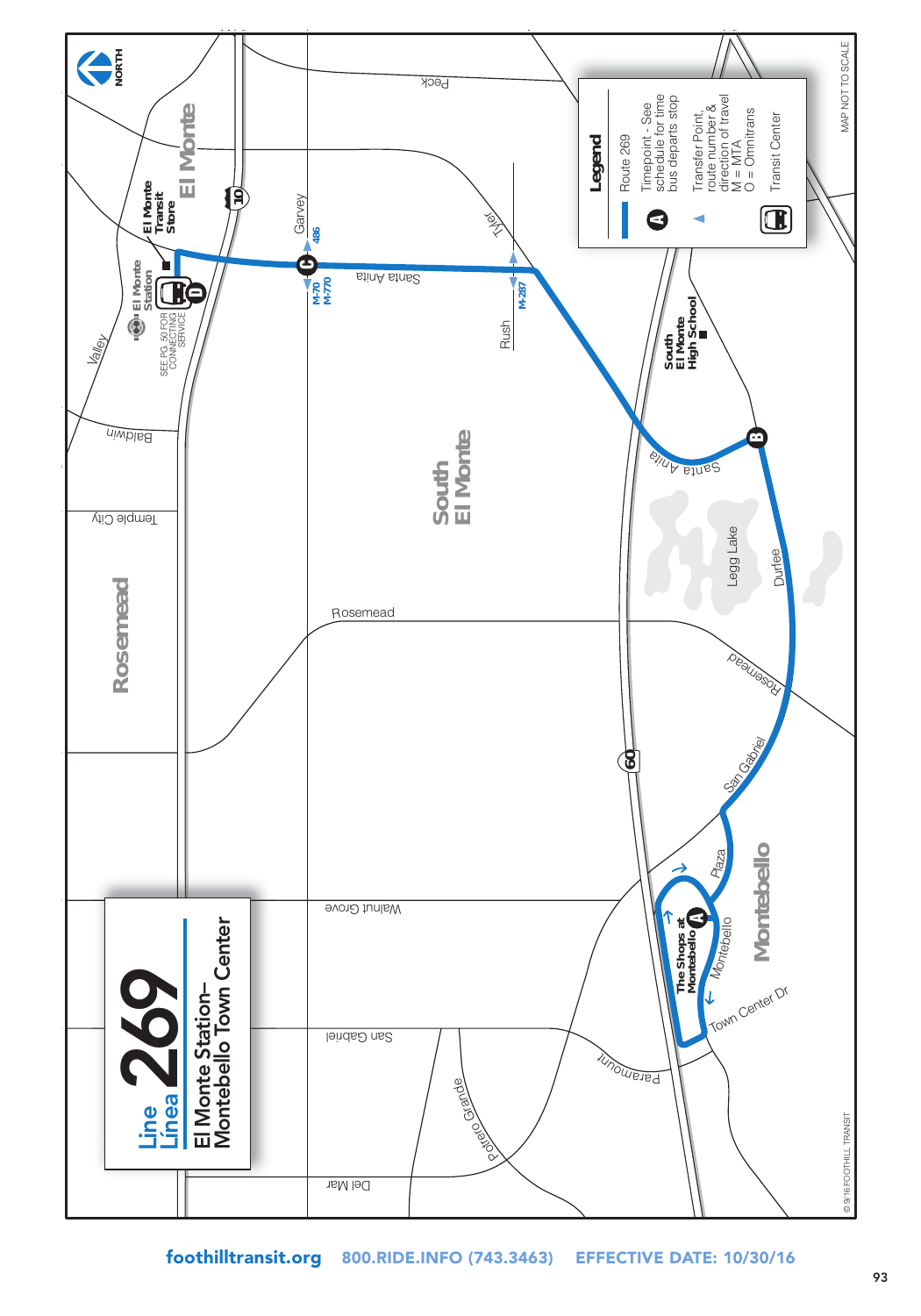| Line-Línea                                      | <b>NORTHBOUND/EN DIRECCION NORTE</b>                      |                                              |                                                                   |                                                                   |  |  |  |
|-------------------------------------------------|-----------------------------------------------------------|----------------------------------------------|-------------------------------------------------------------------|-------------------------------------------------------------------|--|--|--|
|                                                 | <b>MONTEBELLO TO EL MONTE</b>                             |                                              |                                                                   |                                                                   |  |  |  |
|                                                 | <b>MONTEBELLO HACIA EL MONTE</b>                          |                                              |                                                                   |                                                                   |  |  |  |
| WEEKDAY<br>ENTRE SEMANA                         | The Shops at<br>Montebello                                | Santa Anita Ave.<br>& Durfee Ave.            | Santa Anita Ave.<br>& Garvey Ave.                                 | El Monte<br>Station                                               |  |  |  |
|                                                 | $\boldsymbol{\Omega}$                                     | $\mathbf 0$                                  | $\boldsymbol{\Theta}$                                             | 0                                                                 |  |  |  |
|                                                 | 5:55<br>$6:25$<br>$6:55$<br>7:25<br>$\frac{7:55}{8:25}$   | 6:01<br>6:31<br>7:01<br>7:31<br>8:01<br>8:31 | $6:07$<br>$6:37$<br>7:07<br>7:37<br>$\frac{8:07}{8:37}$           | 6:18<br>6:48<br>7:18<br>7:48<br>8:18<br>8:48                      |  |  |  |
|                                                 | 8:55<br>9:25<br>9:55<br>10:55                             | 9:01<br>9:31<br>10:01<br>11:01               | 9:07<br>9:37<br>10:07<br>11:08                                    | 9:18<br>9:48<br>10:18<br>11:19                                    |  |  |  |
|                                                 | 11:55<br>12:55<br>1:25<br>1:55<br>2:25                    | 12:01<br>1:01<br>1:31<br>2:01<br>2:31        | 12:08<br>1:08<br>1:38<br>2:08<br>2:38                             | 12:19<br>1:19<br>1:49<br>2:19<br>2:49                             |  |  |  |
|                                                 | 2:55<br>3:25<br>3:55<br>4:25<br>4:55                      | 3:01<br>3:31<br>4:01<br>4:31<br>5:01         | 3:08<br>3:38<br>4:08<br>4:38<br>5:08                              | 3:19<br>3:49<br>4:19<br>4:49<br>5:19                              |  |  |  |
|                                                 | 5:25<br>5:55<br>6:25<br>6:55<br>7:25                      | 5:31<br>6:01<br>6:31<br>7:01<br>7:32         | 5:38<br>6:08<br>6:38<br>7:07<br>7:38                              | 5:49<br>6:19<br>6:49<br>7:18<br>7:49                              |  |  |  |
|                                                 | 7:55<br>8:55<br>9:55                                      | 8:02<br>9:02<br>10:02                        | 8:08<br>9:08<br>10:08                                             | 8:19<br>9:19<br>10:19                                             |  |  |  |
| <b>DAY</b><br>120                               | $\boldsymbol{0}$<br>6:30<br>7:30<br>8:30<br>9:30<br>10:30 | B<br>6:37<br>1:31<br>8:37<br>9:38<br>10:39   | $\boldsymbol{\Theta}$<br>6:46<br>$/$ :46<br>8:46<br>9:47<br>10:48 | $\boldsymbol{\mathsf{D}}$<br>6:52<br>/32<br>8:52<br>9:53<br>10:54 |  |  |  |
| <b>WEEKEND/HOLI<br/>IN DE SEMANA Y DÍA FEST</b> | 11:31<br>12:30<br>1:30<br>2:30<br>3:30                    | 11:39<br>12:38<br>1:38<br>2:39<br>3:39       | 11:48<br>12:47<br>1:47<br>2:48<br>3:48                            | 11:54<br>12:53<br>1:53<br>2:54<br>3:54                            |  |  |  |
|                                                 | 4:30<br>5:30<br>6:30<br>7:30                              | 4:37<br>5:37<br>6:38<br>7:37                 | 4:46<br>5:46<br>6:47<br>7:46                                      | 4:52<br>5:52<br>6:53<br>7:52                                      |  |  |  |
|                                                 |                                                           |                                              |                                                                   |                                                                   |  |  |  |